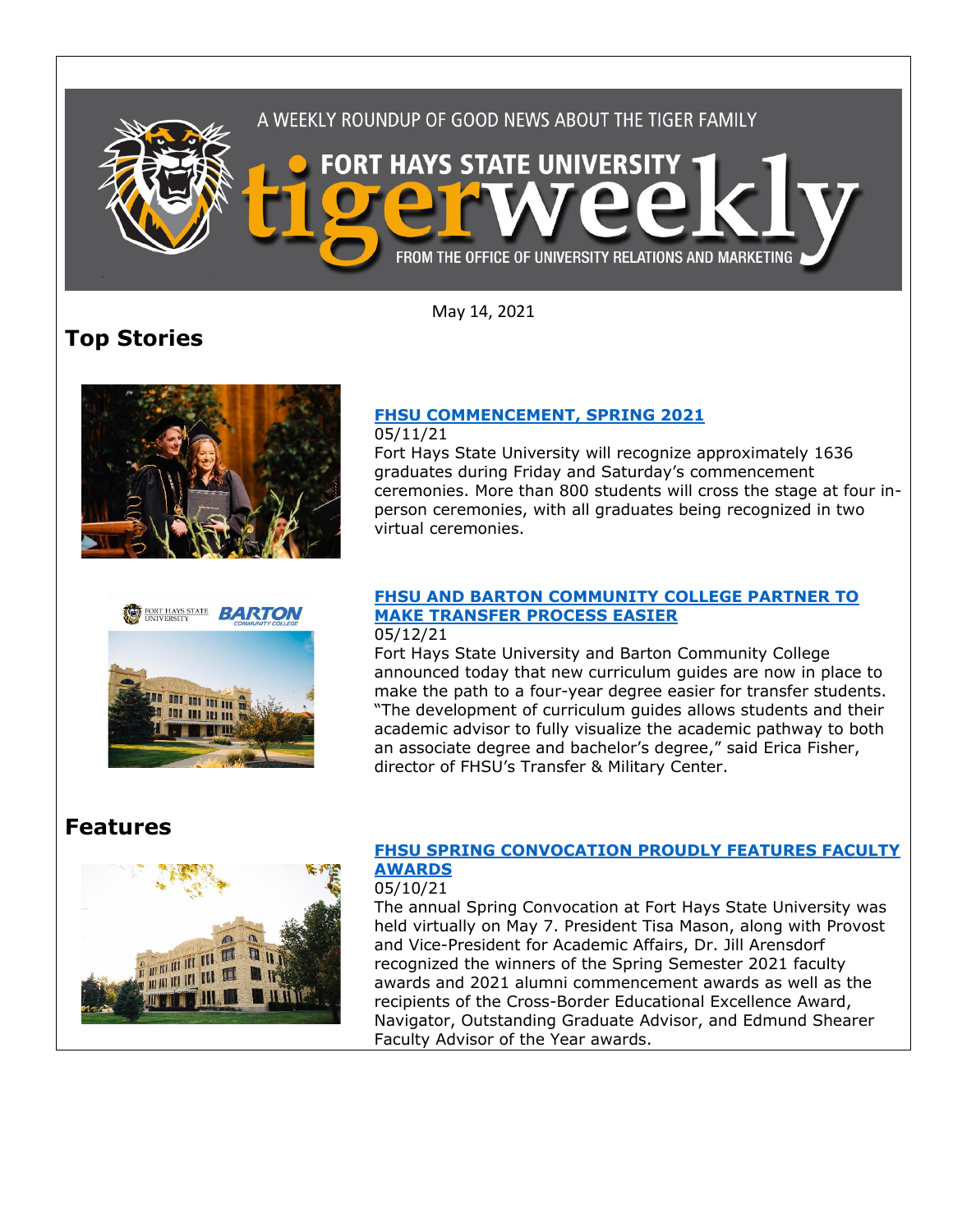

## **[HUTCHISON JOINS FHSU FOUNDATION STAFF](https://www.fhsu.edu/news/2021/05/hutchison-joins-fhsu-foundation-staff)**

### 05/12/21

Fort Hays State University alum Hayden Hutchison is joining the FHSU Foundation as a director of development. Hutchison will fill a position that opened when Jason Ball took over as CFO-elect with current Chief Financial Officer, Francine Hestermann, retiring this fall. As a director of development for the Foundation, Hutchison will be responsible for raising endowment, capital, and other financial support to meet the funding needs of the university.

# **Accomplishments and Happenings**









## **[FORT HAYS STATE ANNOUNCES FIRST CLASS OF SCHMIDT](https://www.fhsu.edu/news/2021/05/fort-hays-state-announces-first-class-of-schmidt-foundation-scholars)  [FOUNDATION SCHOLARS](https://www.fhsu.edu/news/2021/05/fort-hays-state-announces-first-class-of-schmidt-foundation-scholars)**

#### 05/10/21

The first five winners of the Robert E. and Patricia A. Schmidt Foundation scholarships to attend Fort Hays State University have been announced. The inaugural class of Schmidt Foundation Scholars is comprised of Edwin Garcia-Arreola, Lakin; Bianca Bultman, Elkhart; Makenna Bartholomew, Gypsum; Julina Wall, Ingalls; and German Hernandez, Leoti. Those incoming freshmen will receive full-ride, \$14,900 scholarships for the 2021-22 school year.

### **[FHSU DEPARTMENT ANNOUNCES INAUGURAL STUDENT-OF-](https://www.fhsu.edu/news/2021/05/fhsu-department-announces-inaugural-student-of-the-year-awards)[THE-YEAR AWARDS](https://www.fhsu.edu/news/2021/05/fhsu-department-announces-inaugural-student-of-the-year-awards)**

#### 05/10/21

Fort Hays State University's Department of Economics, Finance and Accounting has announced its inaugural Student-of-the-Year Awards for each major in the department: accounting, finance, and international business and economics. Students graduating in the 2020-2021 academic year were eligible to receive this award with the faculty from each discipline selecting the award recipients.

## **[FHSU EMPLOYEE EARNS HIS DEGREE WITH AID OF TUITION](https://www.fhsu.edu/news/2021/05/fhsu-employee-earns-his-degree-with-aid-of-tuition-assistance-program)  [ASSISTANCE PROGRAM](https://www.fhsu.edu/news/2021/05/fhsu-employee-earns-his-degree-with-aid-of-tuition-assistance-program)**

### 05/11/21

Fort Hays State University is a university of resilience, strength, and community. As part of this community, one particular benefit available to faculty and staff is greatly impacting people's lives. FHSU offers tuition assistance to its full-time employees and their dependents after one year of employment at the university. Israel Smitherman has taken advantage of that opportunity to complete his bachelor's degree while working full-time as a custodian in the Residential Life Department.

## **[FHSU HONORS COLLEGE STUDENT NAMED A GOLDWATER](https://www.fhsu.edu/news/2021/05/fhsu-honors-college-student-named-a-goldwater-scholar)  [SCHOLAR](https://www.fhsu.edu/news/2021/05/fhsu-honors-college-student-named-a-goldwater-scholar)**

#### 05/11/21

[FHSU Honors College](https://www.facebook.com/FHSUHonorsCollege/?__cft__%5b0%5d=AZUXC14IxgjuBha4pgzWky-TV1tehwaiiwIpOjCKvn_DWtdSGwaI9evZ1_YfRagw-TSyLPHbdzYyf0ebPgM_Ny-Q4nat_RyX0dY-JlO0hzY-0BakPkX7hLEUpk0vH6xEXa5hTX9jLdATp7XL8H7gf-1I94PcgpfA4GgeG5Jt_dTWavttfjDqIQLs_rbdOq1TplQ&__tn__=kK-R) student, sophomore Brynn Wooten, has been named a 2021 Barry Goldwater Scholar. This nationally competitive scholarship will fully fund her final two years of undergraduate study. Wooten is the first FHSU student to receive this prestigious award.